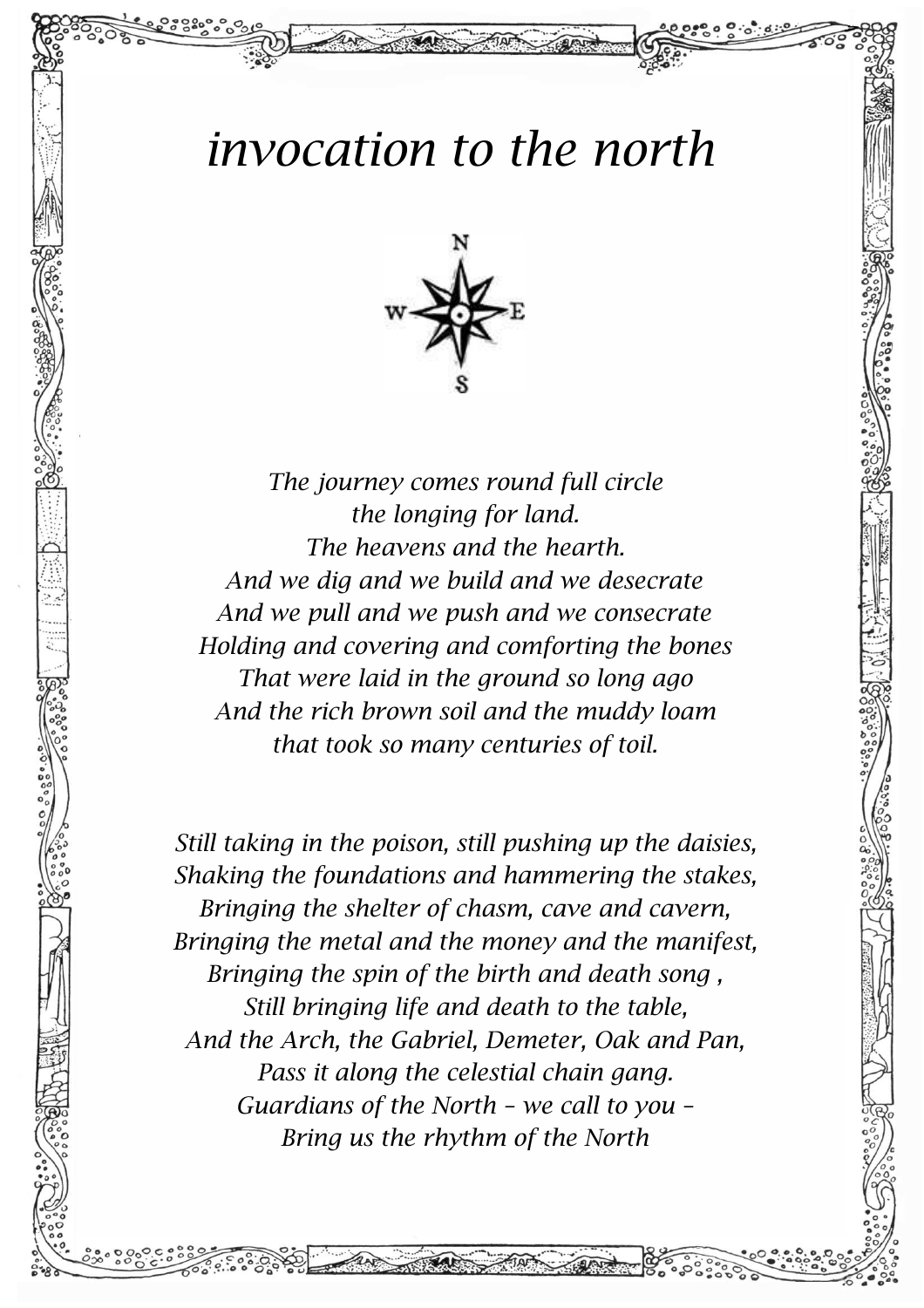## *north*

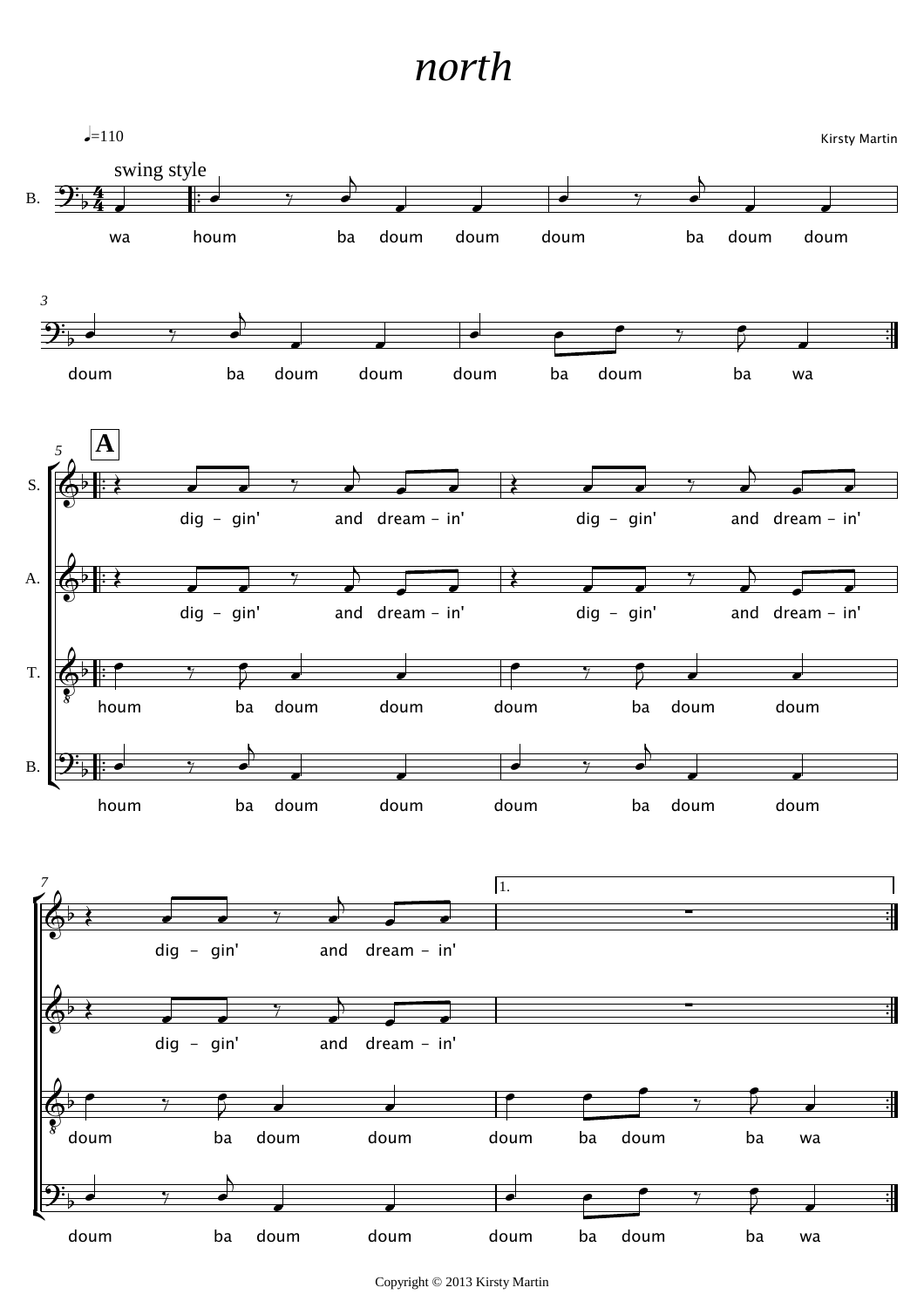

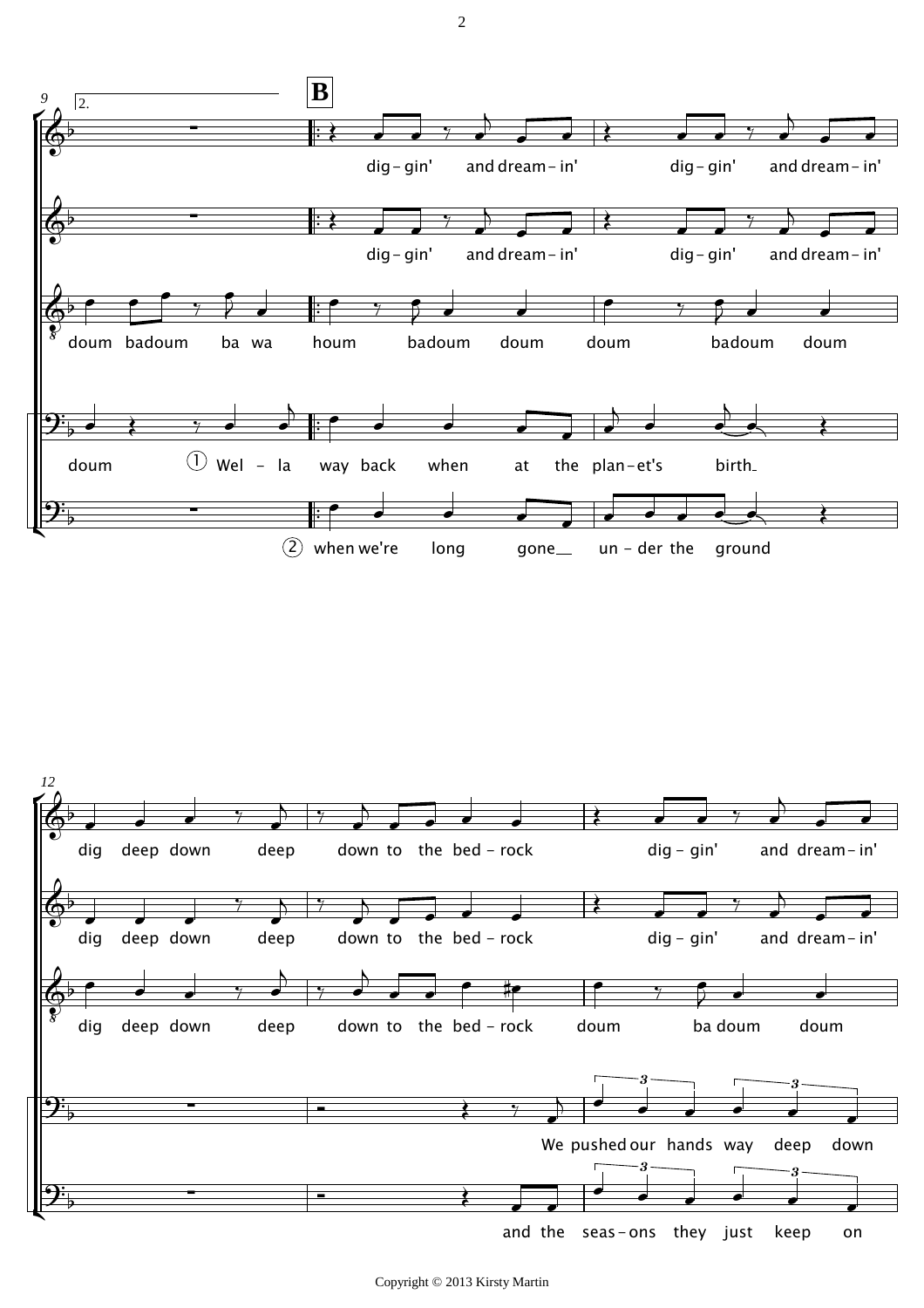



Copyright © 2013 Kirsty Martin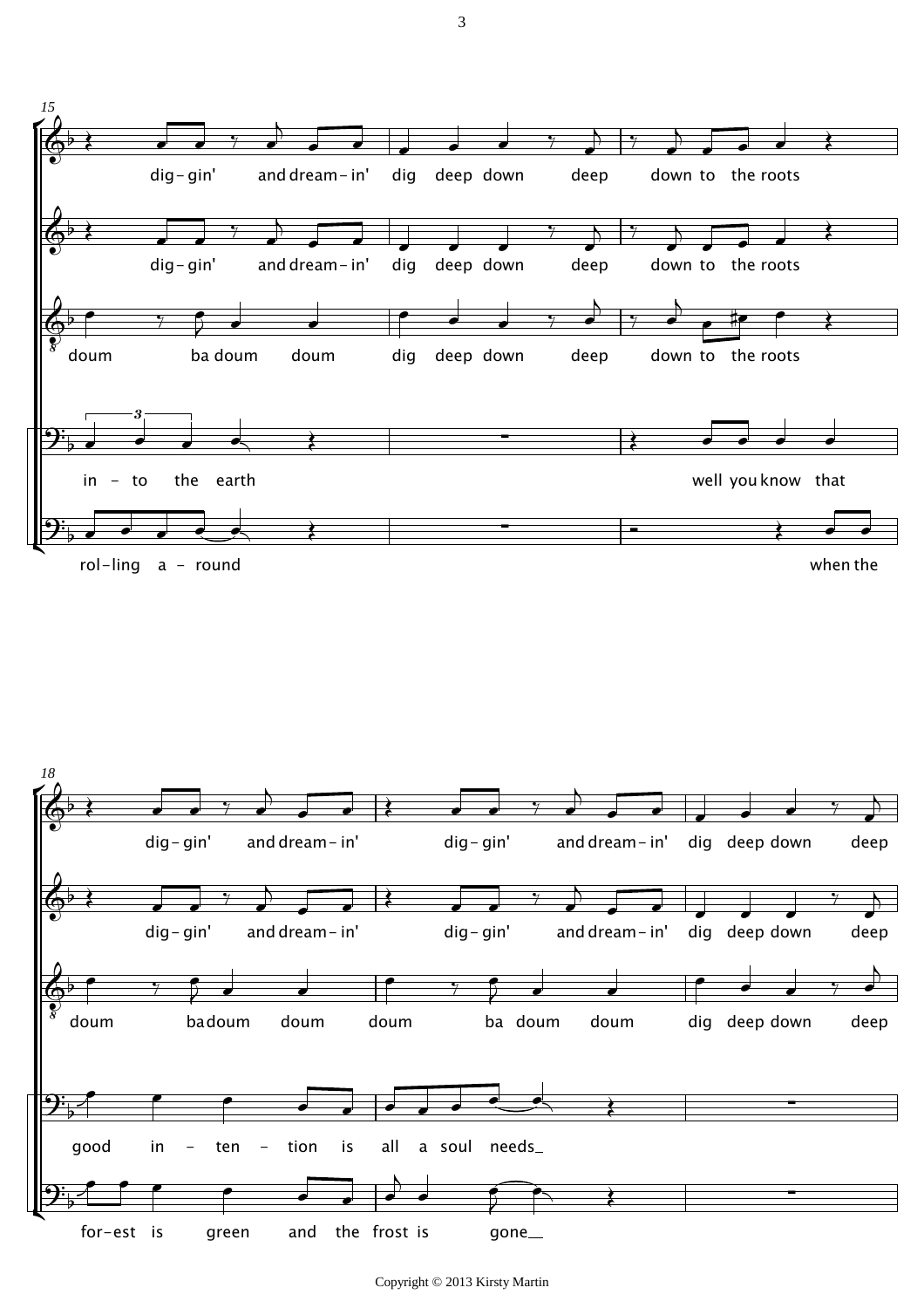

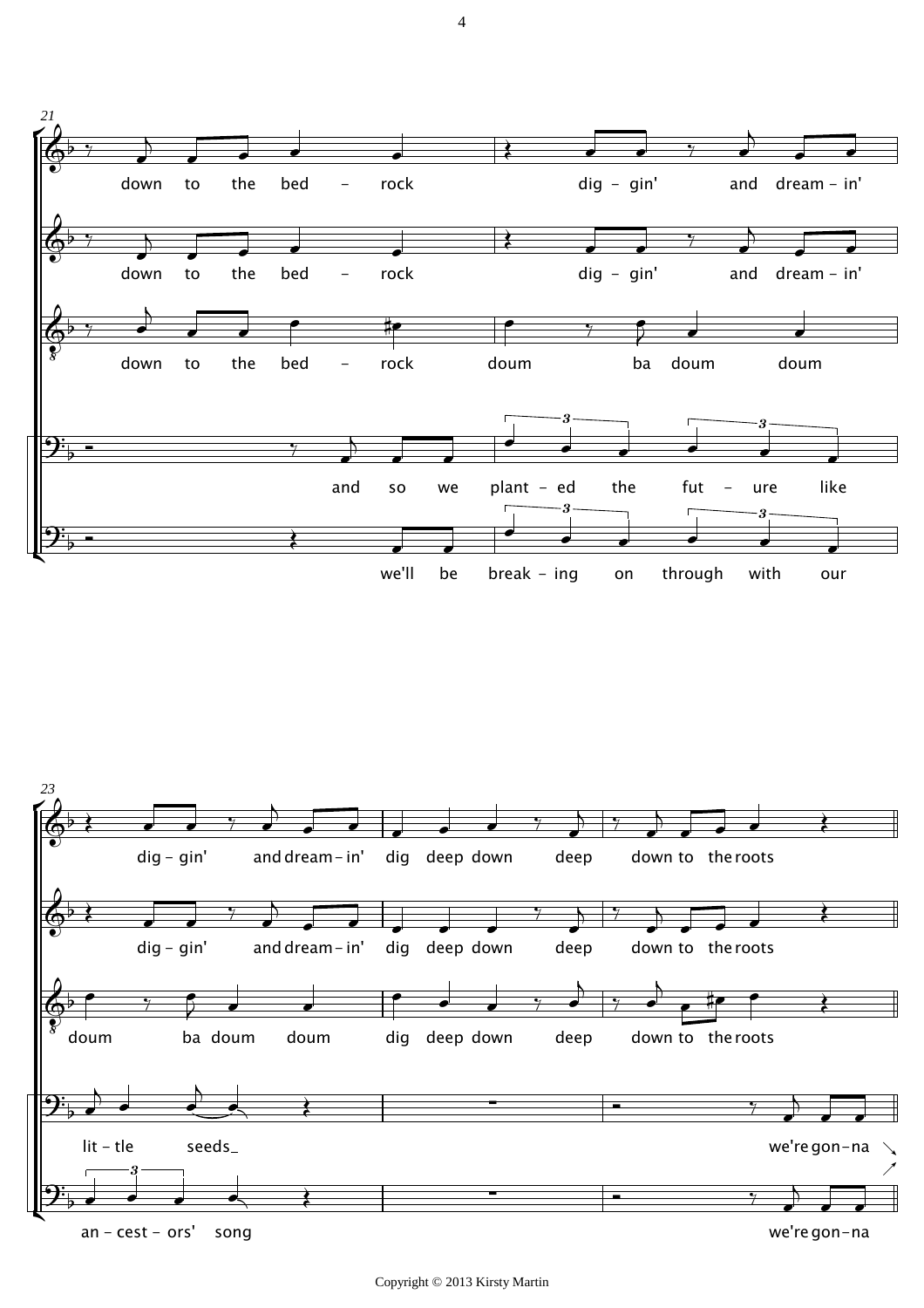

Copyright © 2013 Kirsty Martin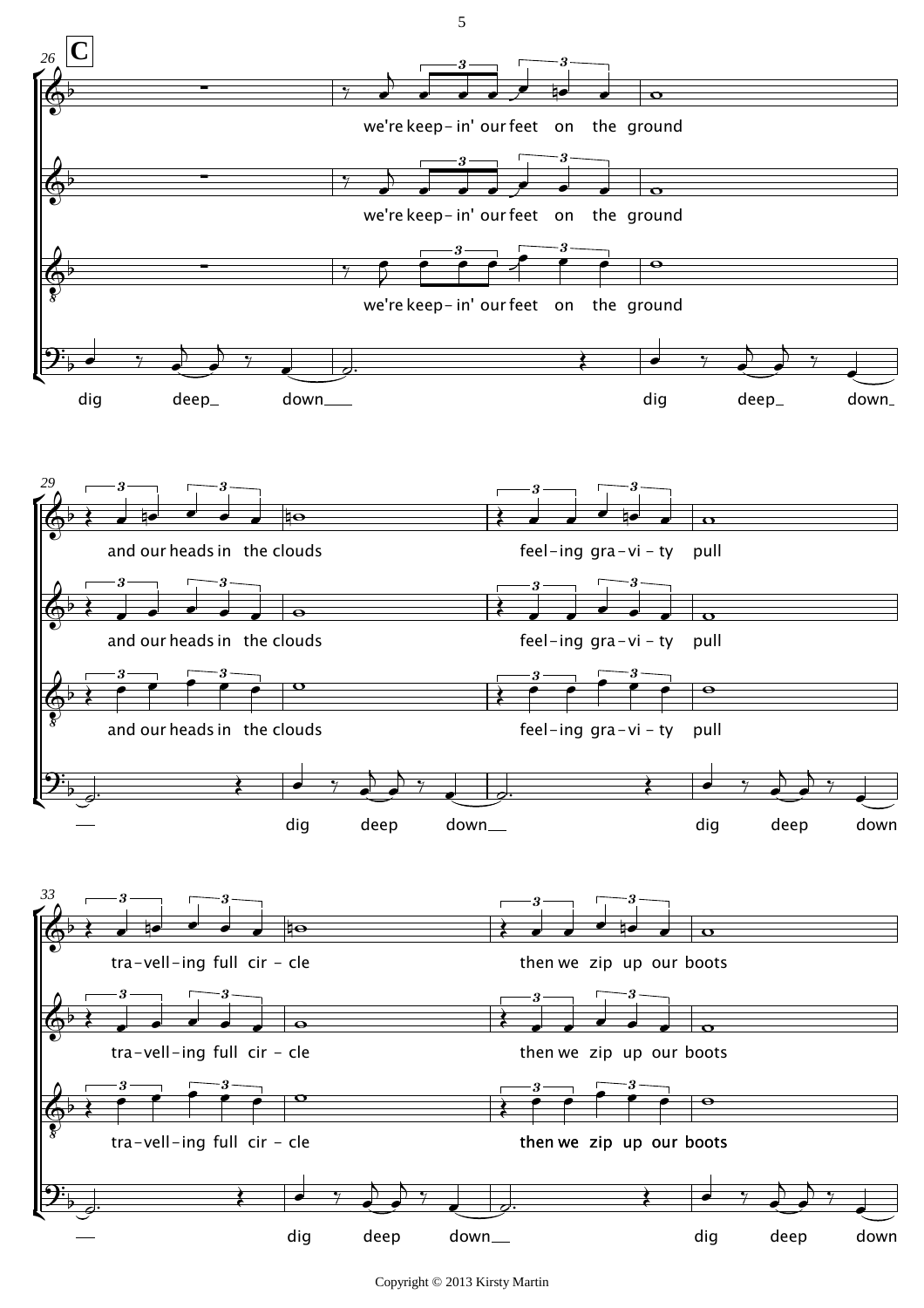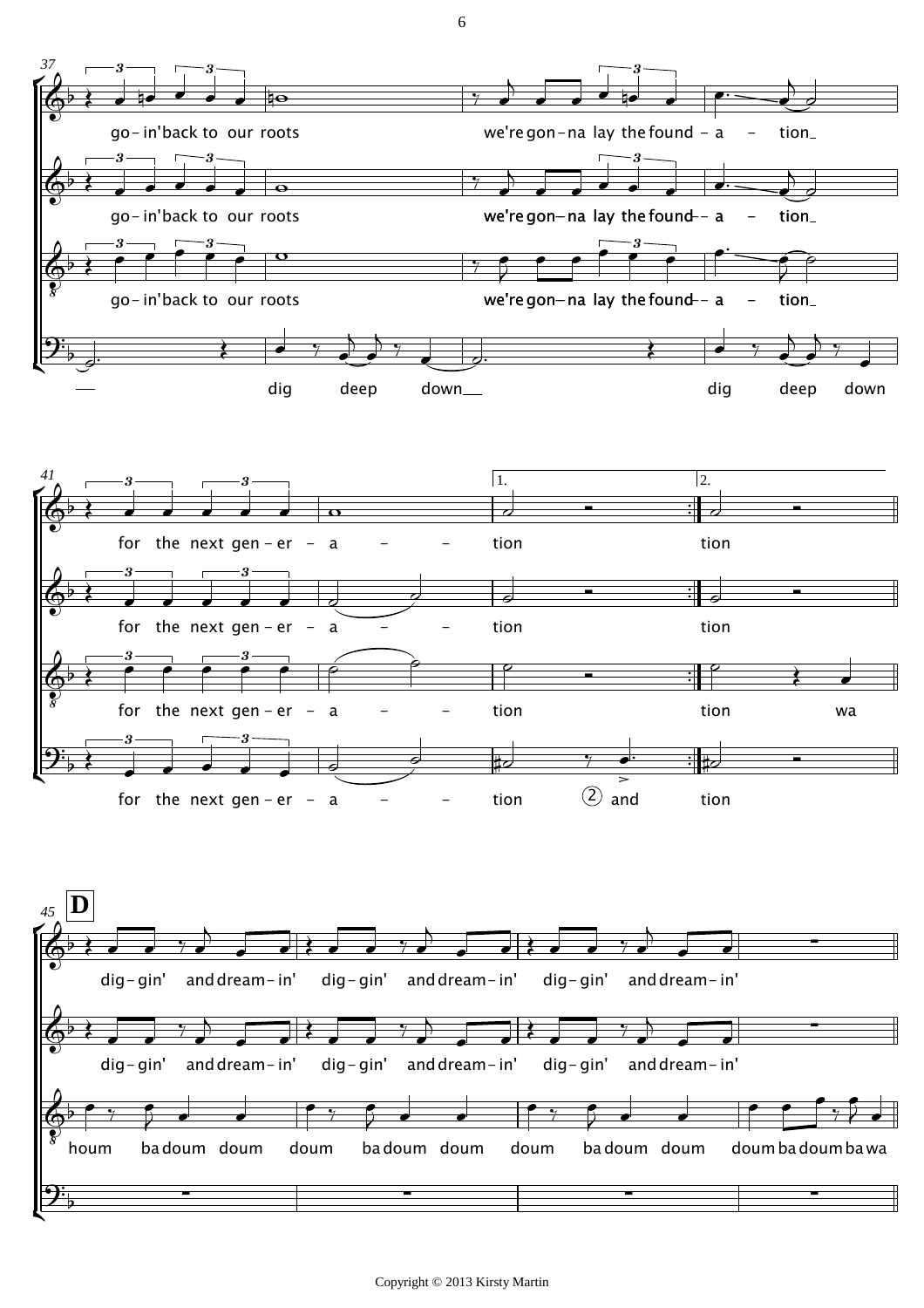

Copyright © 2013 Kirsty Martin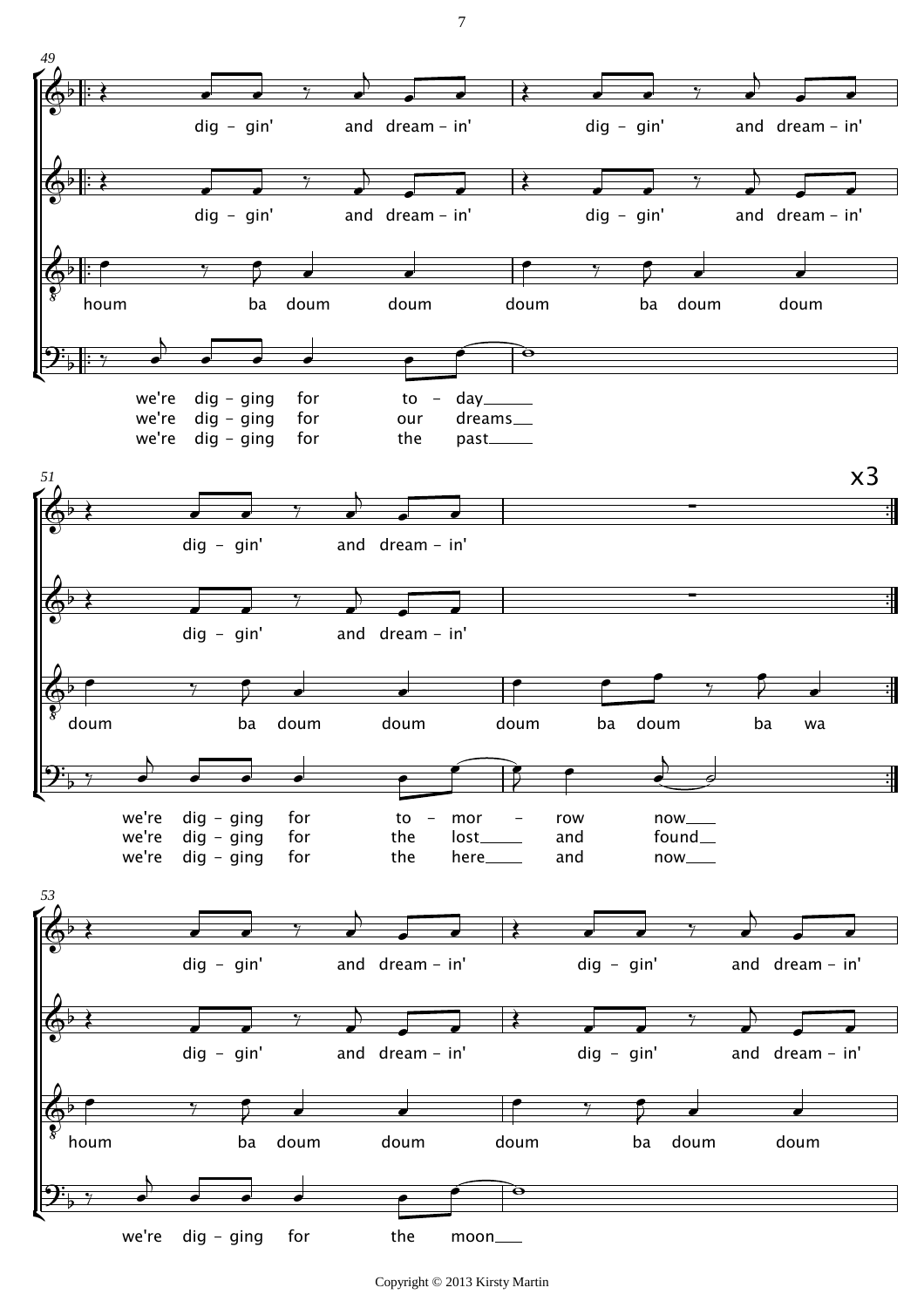

we're dig - ging for the shape of things to come

Ľ

 $\overline{2}$